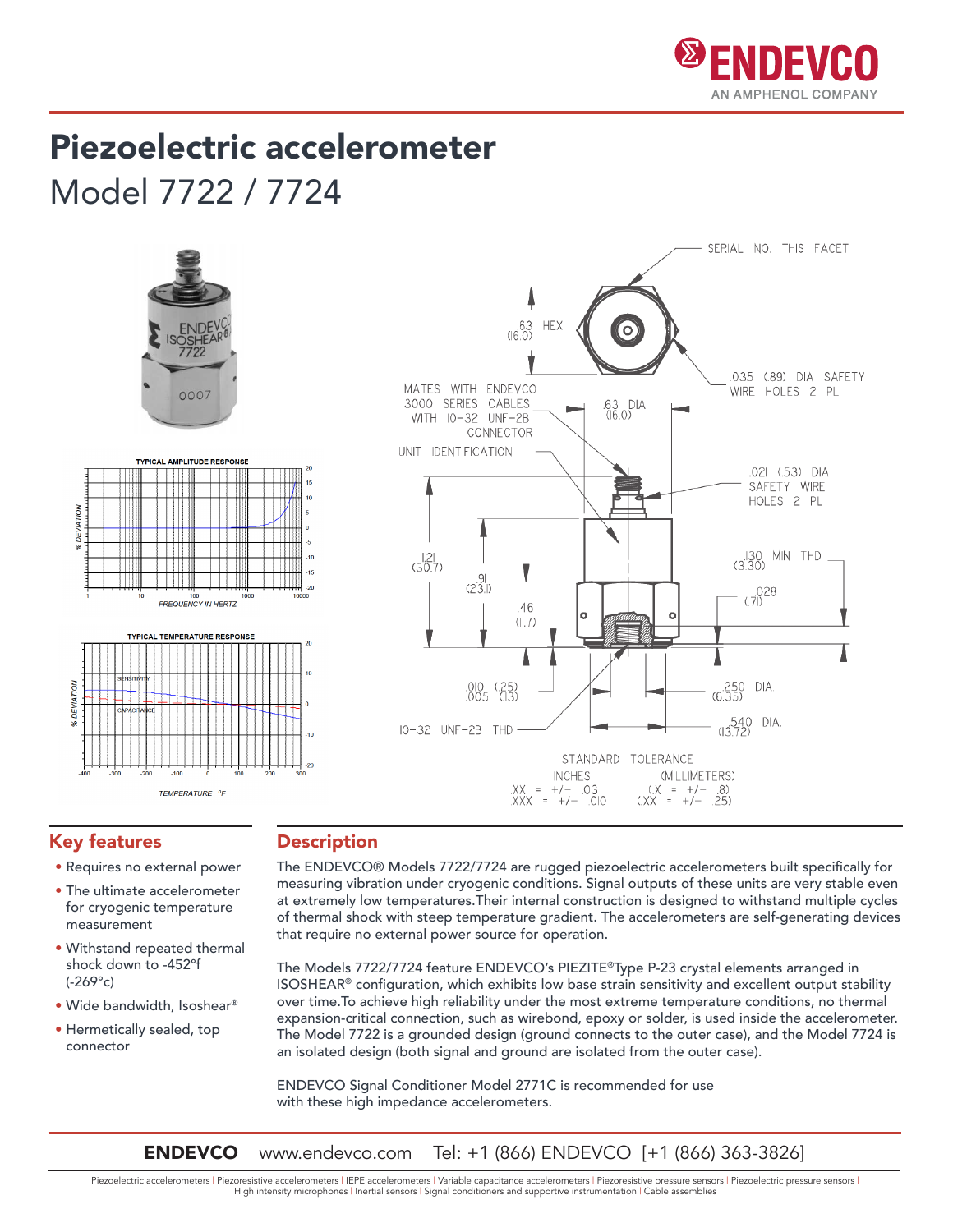

## Piezoelectric accelerometer Model 7722 / 7724

#### Specifications

The following performance specifications conform to ISA-RP-37.2 (1964) and are typical values, referenced at +75°F (+24°C), and 100 Hz, unless otherwise noted. Calibration data, traceable to National Institute of Standards and Technology (NIST), is supplied.

| <b>Dynamic characteristcs</b>        | <b>Units</b>                    |                                                                        |  |  |  |  |
|--------------------------------------|---------------------------------|------------------------------------------------------------------------|--|--|--|--|
| Charge sensitivity                   |                                 |                                                                        |  |  |  |  |
| Typical                              | pc/g                            | 3.7                                                                    |  |  |  |  |
| Minimum                              | pc/g                            | 3.0                                                                    |  |  |  |  |
| <b>Frequency response</b>            |                                 | see typical amplitude response                                         |  |  |  |  |
| Resonance frequency, typical         | khz                             | 20                                                                     |  |  |  |  |
| Amplitude response [1]               |                                 |                                                                        |  |  |  |  |
| ±5%                                  | Hz                              | $1$ to $4000$                                                          |  |  |  |  |
| ±1dB                                 | Hz                              | 1 to 6000                                                              |  |  |  |  |
| Transverse sensitivity               | %                               | $\leq$ 3                                                               |  |  |  |  |
| Temperature response                 |                                 | See typical curve                                                      |  |  |  |  |
| Amplitude nonlinearity               | %                               | $1/500$ q                                                              |  |  |  |  |
| Up to vibration limit                |                                 |                                                                        |  |  |  |  |
| <b>Electrical characteristics</b>    |                                 |                                                                        |  |  |  |  |
| Output polarity                      |                                 | Acceleration directed into base of unit produces positive output       |  |  |  |  |
| Resistance (2)                       | gΩ                              | $\geq 10$                                                              |  |  |  |  |
| Capacitance                          | pF                              | 120                                                                    |  |  |  |  |
| Grounding                            |                                 |                                                                        |  |  |  |  |
| <b>Model 7722</b>                    | Signal return connected to case |                                                                        |  |  |  |  |
| Model 7724                           |                                 | Signal return isolated from case                                       |  |  |  |  |
| <b>Environmental characteristics</b> |                                 |                                                                        |  |  |  |  |
| Temperature range                    |                                 | -452°F to +350°F (-269°C to +177°C)                                    |  |  |  |  |
| Humidity                             |                                 | Hermetically sealed                                                    |  |  |  |  |
| Sinusoidal vibration limit           | g pk                            | 500                                                                    |  |  |  |  |
| Shock limit (3)                      | g pk                            | 2500                                                                   |  |  |  |  |
| Base strain sensitivity              | equiv. G pk/µ strain            | 0.0008                                                                 |  |  |  |  |
| Transient temperature error (4)      | equiv. g pk/°F                  | 0.001                                                                  |  |  |  |  |
| Electromagnetic sensitivity          | equiv. G rms/gauss              | 0.0003                                                                 |  |  |  |  |
| <b>Physical characteristics</b>      |                                 |                                                                        |  |  |  |  |
| <b>Dimensions</b>                    |                                 | See outline drawing                                                    |  |  |  |  |
| Weight                               | gm (oz)                         | 29(1.0)                                                                |  |  |  |  |
| Case material                        |                                 | Stainless steel                                                        |  |  |  |  |
| Connector                            |                                 | 10-32 UNF-2A thread mates with Endevco Model 3090C cable or equivalent |  |  |  |  |
| Mounting torque                      | lbf-in (nm)                     | 18(2)                                                                  |  |  |  |  |
| <b>Calibration</b>                   |                                 |                                                                        |  |  |  |  |
| Supplied:                            |                                 |                                                                        |  |  |  |  |
| Charge sensitivity                   | pC/g                            |                                                                        |  |  |  |  |
| Maximum transverse sensitivity       | %                               |                                                                        |  |  |  |  |
| Capacitance                          | pF                              |                                                                        |  |  |  |  |
| Frequency response                   | %                               | 20 to 4000 hz                                                          |  |  |  |  |
|                                      | dB                              | 4 kHz thru resonance                                                   |  |  |  |  |